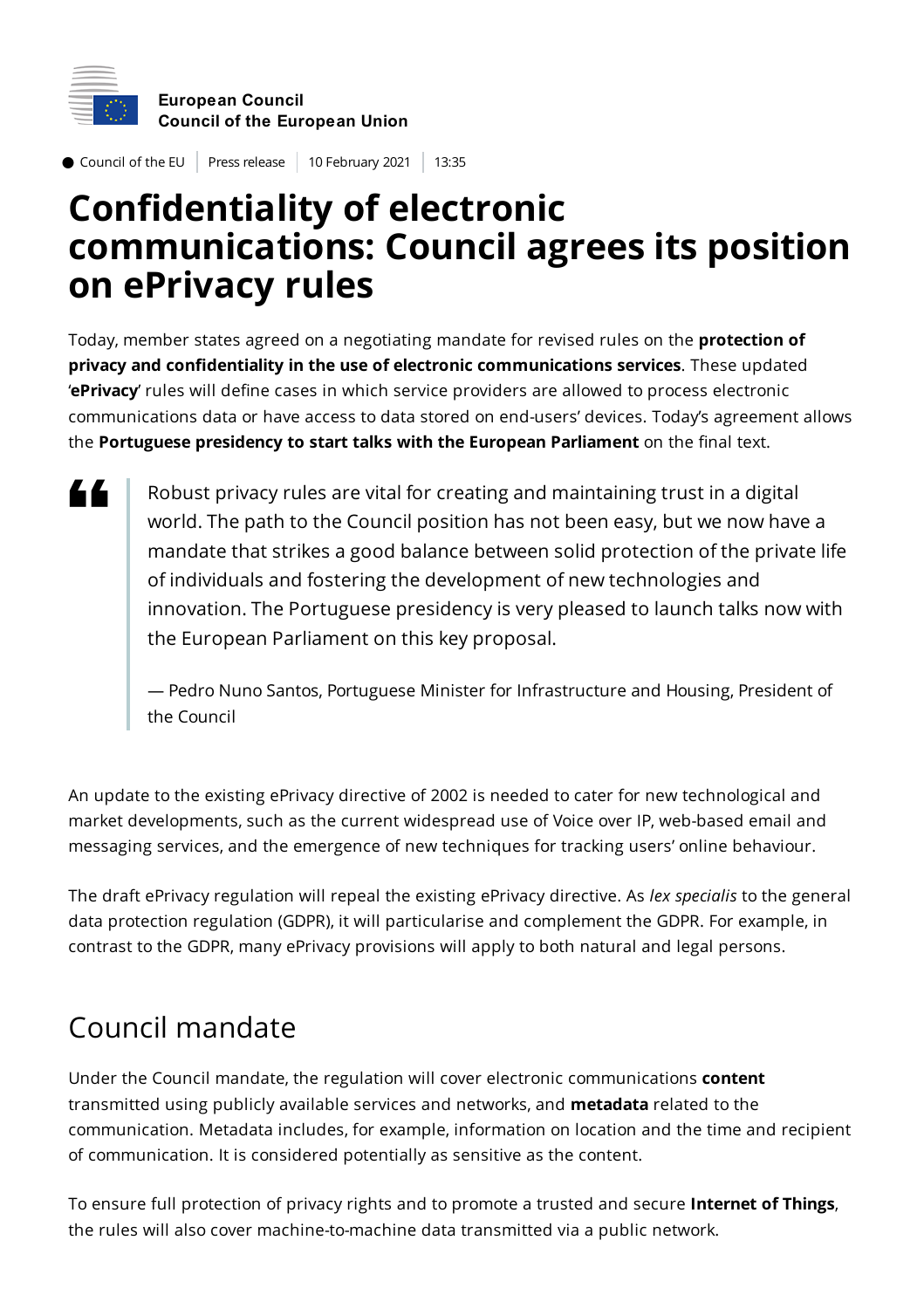The rules will apply when **end-users** are **in the EU**. This also covers cases where the processing takes place outside the EU or the service provider is established or located outside the EU.

As a main rule, **electronic communications data** will be **confidential**. Any interference, including listening to, monitoring and processing of data by anyone other than the end-user will be prohibited, except when permitted by the ePrivacy regulation.

**Permitted processing** of electronic communications data without the consent of the user includes, for example, ensuring the integrity of communications services, checking for the presence of malware or viruses, or cases where the service provider is bound by EU or member states' law for the prosecution of criminal offences or prevention of threats to public security.

**Metadata** may be processed for instance for billing, or for detecting or stopping fraudulent use. With the user's consent, service providers could, for example, use metadata to display traffic movements to help public authorities and transport operators to develop new infrastructure where it is most needed. Metadata may also be processed to protect users' vital interests, including for monitoring epidemics and their spread or in humanitarian emergencies, in particular natural and man-made disasters.

In certain cases, providers of electronic communications networks and services may process metadata for a purpose other than that for which it was collected, even when this is not based on the user's consent or certain provisions on legislative measures under EU or member state law. This processing for another purpose must be **compatible** with the initial purpose, and strong specific safeguards apply to it.

As the user's **terminal equipment**, including both hardware and software, may store highly personal information, such as photos and contact lists, the use of processing and storage capabilities and the collection of information from the device will only be allowed with the user's consent or for other specific transparent purposes laid down in the regulation.

The end-user should have a **genuine choice** on whether to accept **cookies** or similar identifiers. Making access to a website dependent on consent to the use of cookies for additional purposes as an alternative to a paywall will be allowed if the user is able to choose between that offer and an equivalent offer by the same provider that does not involve consenting to cookies.

To avoid **cookie consent fatigue**, an end-user will be able to give consent to the use of certain types of cookies by whitelisting one or several providers in their browser settings. Software providers will be encouraged to make it easy for users to set up and amend whitelists on their browsers and withdraw consent at any moment.

The text also includes rules on line identification, public directories, and unsolicited and direct marketing.

The regulation would enter into force 20 days after its publication in the EU Official Journal, and would start to apply two years later.

## Procedure